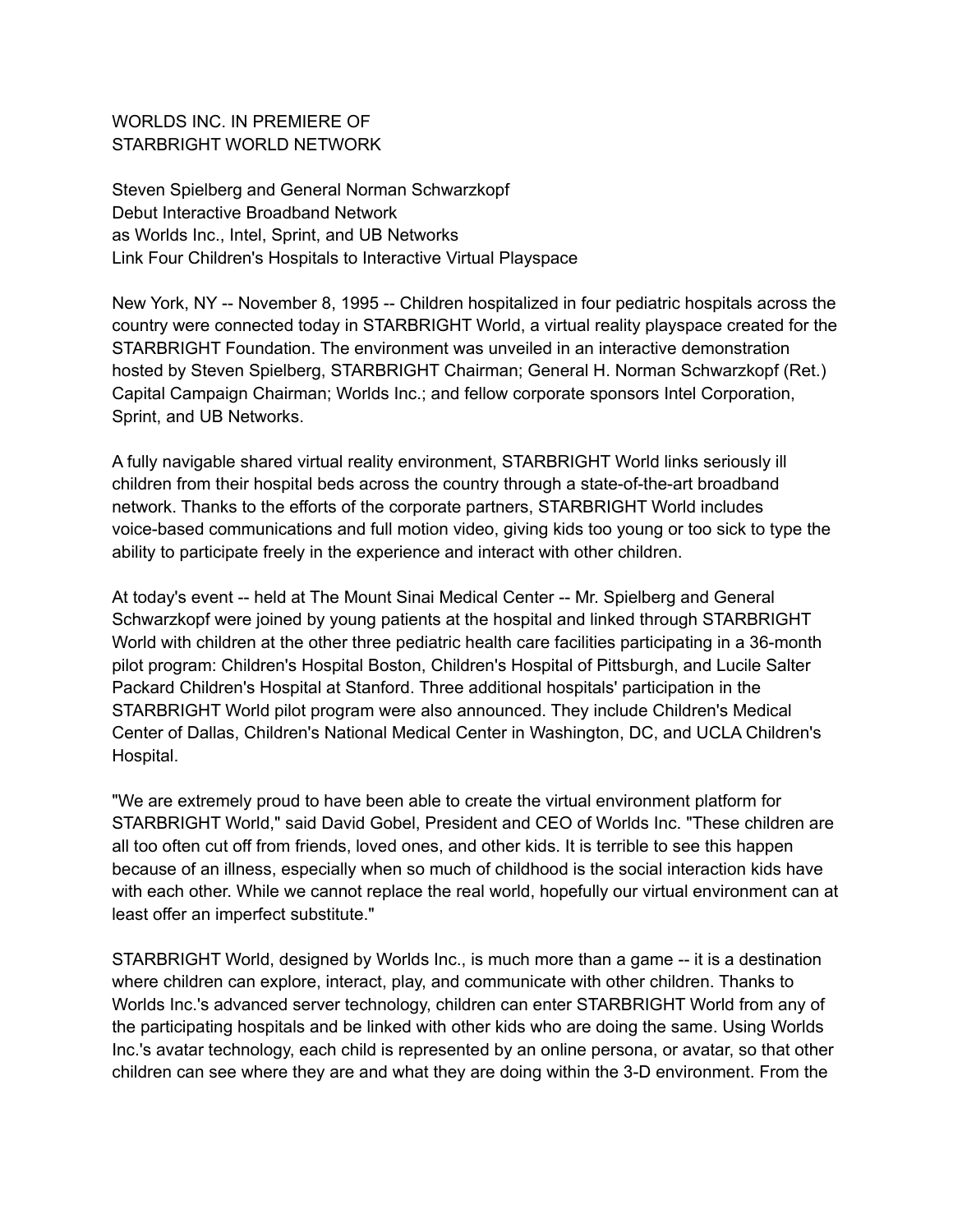bright and riotous "tropical world" to the soothing and nurturing "cave world", STARBRIGHT World is a fully-functioning virtual playground.

"While conventional games and entertainment applications become predictable and boring in short order," said Gobel, "STARBRIGHT World has the unpredictability and excitement of a real playground because the space is populated by real children." Gobel had high praise for the production and technical teams at Worlds Inc. that developed the STARBRIGHT World environment and server technology, but he noted that the children would quickly make the environment their own: "We may have built a stage, but it is the children who are going to be the stars of the show."

In the demonstration presented at the conference, E.T. and the four-star bear, the on-screen characters of Mr. Spielberg and Gen. Schwarzkopf, were met by a child from Mount Sinai who presided as their tour guide through STARBRIGHT World. Together they joined friends from other hospitals where they explored the three virtual environments in STARBRIGHT World: Tropical World, Cave World and Sky World. In Sky World the group fell through a funnel cloud that transported them into a unique space where they can build sand castles, playhouses and forts, or anything imaginable - alone or with help of a few friends.

Worlds Inc. created the fully-navigable VR playspace and multi-user server technology, while each of the other three corporate sponsors made their own critical contributions to STARBRIGHT World. Intel Corporation provided the communicating PCs for each kid on the network, each is powered by high-speed Pentium (r) processors enabled with ProShare(tm) video conferencing software for patient-to-patient real-time video and voice communication. Sprint provided and is maintaining an advanced fiber optic, broadband, T-3 digital transmission network that will link STARBRIGHT's server with the participating hospitals over Sprint's Nationwide all-digital fiber optic network. UB Networks provided the network server and switching products.

STARBRIGHT World is one of several initiatives being developed under the auspices of the STARBRIGHT Foundation to empower seriously ill children to cope with the pain, stress, and loss of childhood they experience on a daily basis. The STARBRIGHT Foundation, a sister charity of the Starlight Foundation, was formed in 1991 to enhance the quality of life of seriously ill children and their families. In 1993, STARBRIGHT was the recipient of a multi-million dollar site donation from The Coca-Cola Company. Last October, a major collaboration was announced between STARBRIGHT and the Heinz Family Philanthropies, backed by a \$1 million grant for the development of new products and programs. STARBRIGHT has commenced a nationwide capital campaign led by General Norman Schwarzkopf. For further information about STARBRIGHT please call (800)315-2580.

With the convergence of the computer, the telephone, and the television, Worlds Inc. technology represents a whole new metaphor for interaction and connectivity. While STARBRIGHT World uses an ATM network, other Worlds Inc. applications run over regular phone lines and 14.4 modems to allow people to interact through their computers rather than simply with them.